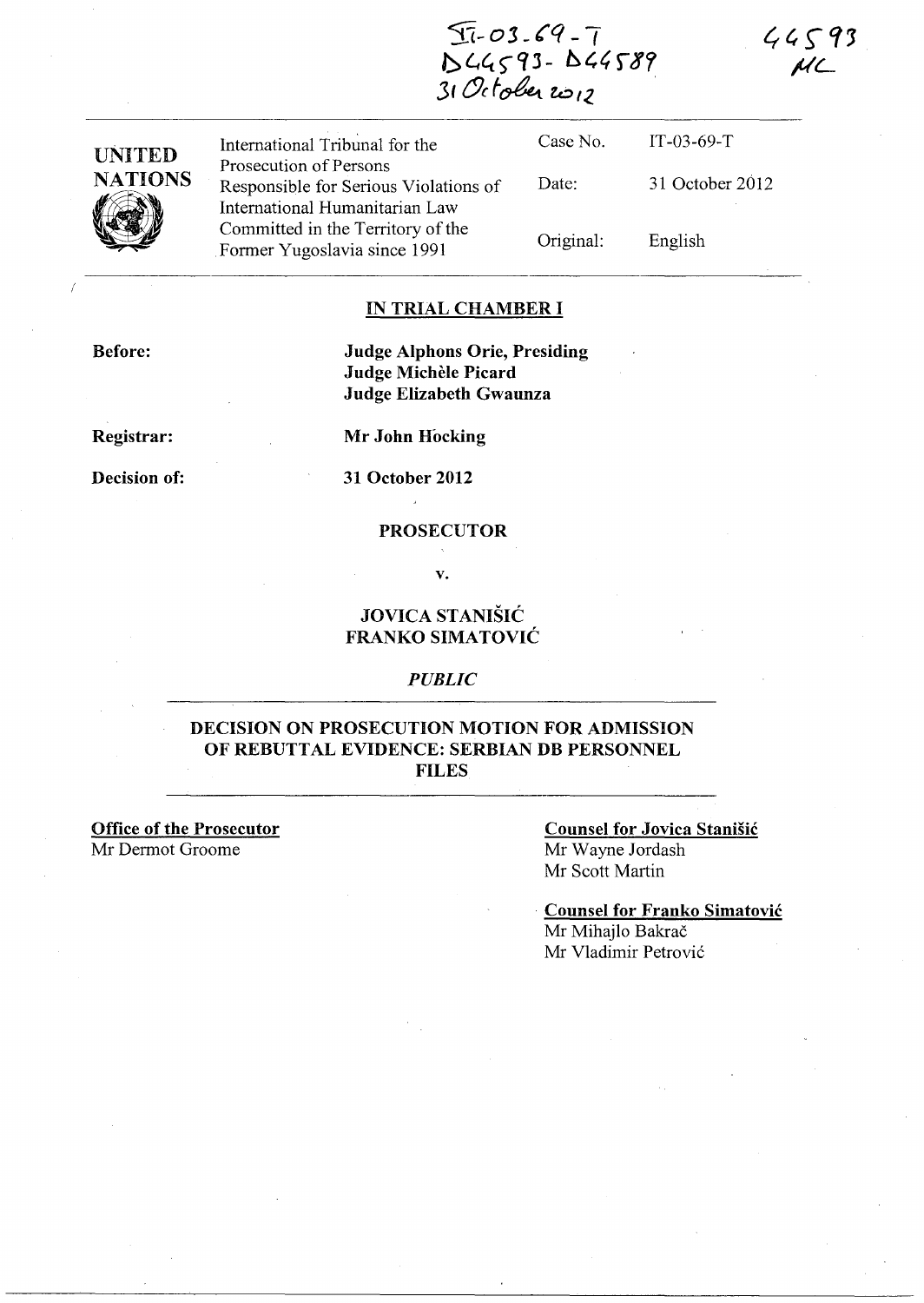# I. PROCEDURAL HISTORY AND SUBMISSIONS OF THE PARTIES,

1. On 24 September 2012, the Prosecution filed a motion seeking the admission of rebuttal evidence in the form of 34 documents consisting of excerpts of personnel files ("Motion" and "Excerpts", respectively).<sup>1</sup> On 3 October 2012, the Defence each requested the Chamber for an extension of time to respond to the Motion.<sup>2</sup> The Chamber granted this request by means of informal communication on 4 October 2012. On 15 October 2012, the Simatović Defence filed its response ("Simatović Response"),<sup>3</sup> as did the Stanisić Defence ("Stanisić Response").<sup>4</sup>

2: The Prosecution submits that the Stanisic Defence has been selective in its use of personnel files in the Bar Table Motion in order to distance the accused from the Red Berets, JATD and/or JSO ("The Unit").<sup>5</sup> The Prosecution submits that the Excerpts rebut the Defence case regarding the continuity of the period of operation of the Unit,<sup> $6$ </sup> and the negative inferences upon which the Defence seeks to rely.<sup>7</sup> The Prosecution also argues that the Excerpts rebut the Defence's conclusions regarding various forms contained within the personnel files $8$  and its contentions that (i) the Unit was subordinate to the RSK in 1992 $^9$  and (ii) Vasilje Mijović's Unit in Bratunac was controlled by RS authorities.<sup>10</sup>

3. In Response, the Simatović Defence contends that the Prosecution has not adequately indicated which specific witness testimony or exhibits the Excerpts purport to rebut, and also contests the accuracy of the Prosecution's descriptions of them.<sup>11</sup> The Simatović Defence further suggests that the Prosecution failed to seek admission of the Excerpts previously and is now attempting to have them admitted by way of rebuttal evidence.<sup>12</sup> The Stanistic Defence argues that the Prosecution has continuously changed its case against the Accused and that it is incorrect in claiming that the Stanišić Defence has changed its position on the date of formation of the Unit.<sup>13</sup> The Stanišić Defence further submits that the Excerpts do not meet the standard for admission of rebuttal material and that the Prosecution, by seeking admission of the

Prosecution Motion for Admission of Rebuttal Evidence: Serbian DB Files, (Confidential Annexes A and B), 24 September 2012.

 $\overline{2}$ Urgent Stanišić Defence Request for Extension of Time to File Responses to the Prosecution's Three Rebuttal Motions,3 October 2012; Defence Request for Additional Time to Respond, 3 October 2012. 3

Simatović Defence Response to Prosecution Rebuttal Motions, 15 October 2012.

<sup>&</sup>lt;sup>4</sup> Stanišić Defence Response to Prosecution Motion for Admission of Rebuttal Evidence Regarding Serbian DB Personnel Files, 15 October 2012.

 $\frac{5}{6}$  Motion, paras 5, 9-10.

 $\frac{6}{7}$  Motion, paras 5, 18.

Motion, para. 5.

<sup>8</sup> Motion paras 12-17.

 $\mathfrak{g}$ Motion, para. 19.

 $\frac{10}{11}$  Motion, para. 20.

<sup>&</sup>lt;sup>11</sup> Simatović Response, Confidential Annex 1, p. 1.<br><sup>12</sup> Ibid

Ibid.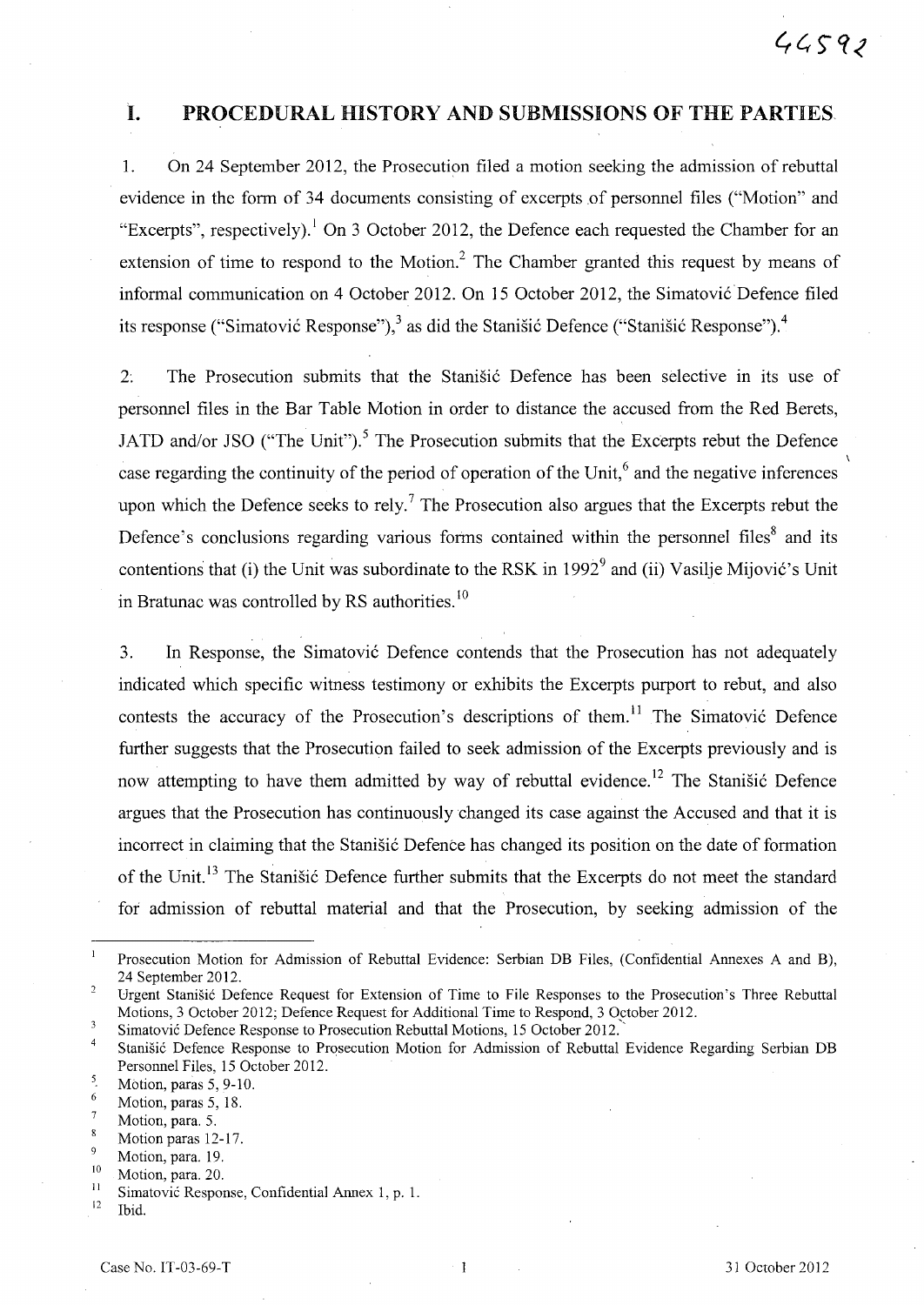Excerpts, is attempting to add 33 new perpetrators to its case.<sup>14</sup> The Stanisic Defence, in the event that the Excerpts are admitted, further seeks an adjournment of the trial for a period of six weeks to enable it to investigate the Excerpts, to present rejoinder evidence and include an analysis of the Excerpts in its final brief.<sup>15</sup>

#### **II. APPLICABLE LAW**

4. The Chamber refers to the law as contained in its decision of 20 September 2012 regarding the admission of rebuttal evidence.<sup>16</sup>

# **Ill. DISCUSSION**

5. As a preliminary matter the Chamber grants the Stanisic Defence and Prosecution requests to exceed the word  $\text{limit.}^{17}$ 

6. **In** relation to the documents bearing 65 *ter* nos 6566, 6567, 6569, 6571, 6577, 6578, 6579, 6581, 6587, 6589, 6591, 6595, 6596, 6598, 6599, 6601, 6602, 6604, 6606, 6607, 6609, 6570, 6573, 6574, 6580, 6583, 6584, 6588, 6590, 6593, 6597, 6603, 6605 and 6608 the Prosecution relies on these Excerpts, which contain a cross-section of documents from various personnel files, in order to rebut Defence assertions regarding the date of formation and/or the continuity. of the Unit.

7. The Chamber considers that the above Excerpts relate to a significant issue that arises directly out of Defence evidence, namely the date of formation and the continuity of the Unit, which could not reasonably have been anticipated by the Prosecution. **In** this regard, the Chamber notes that in its pre-trial brief, the Defence contended that the Unit had only come into existence in 1996, while in the Bar Table Motion it asserts that the Unit was not "fully formed" in 1991 and was in fact established upon the creation of the JATD.<sup>18</sup>

8. More importantly, the Chamber considers that the Prosecution could not have reasonably foreseen during the presentation of its case-in-chief that the Defence would present a large number of extracts from the DB personnel files, and anticipate the specific inferences the Defence would draw from these documents. The Prosecution also could not have reasonably

<sup>&</sup>lt;sup>13</sup> Stanišić Response, paras 4-7.

<sup>&</sup>lt;sup>14</sup> Stanišić Response, paras 8-13, 26-31.

<sup>&</sup>lt;sup>15</sup> Stanišić Response, para. 35

<sup>16</sup> Decision on Prosecution Motion for Admission of Rebuttal Evidence Regarding Witness JF-057, 20 September 2012, paras 5-6.

<sup>&</sup>lt;sup>17</sup> Motion, para. 21; Stanišić Response, para. 2.<br><sup>18</sup> Defense Pre trial Brief para. 171, 172, 177, E

<sup>18</sup> Defence Pre-trial Brief paras 171-173, 177; Bar Table Resubmission Motion, Annex A, p. 223.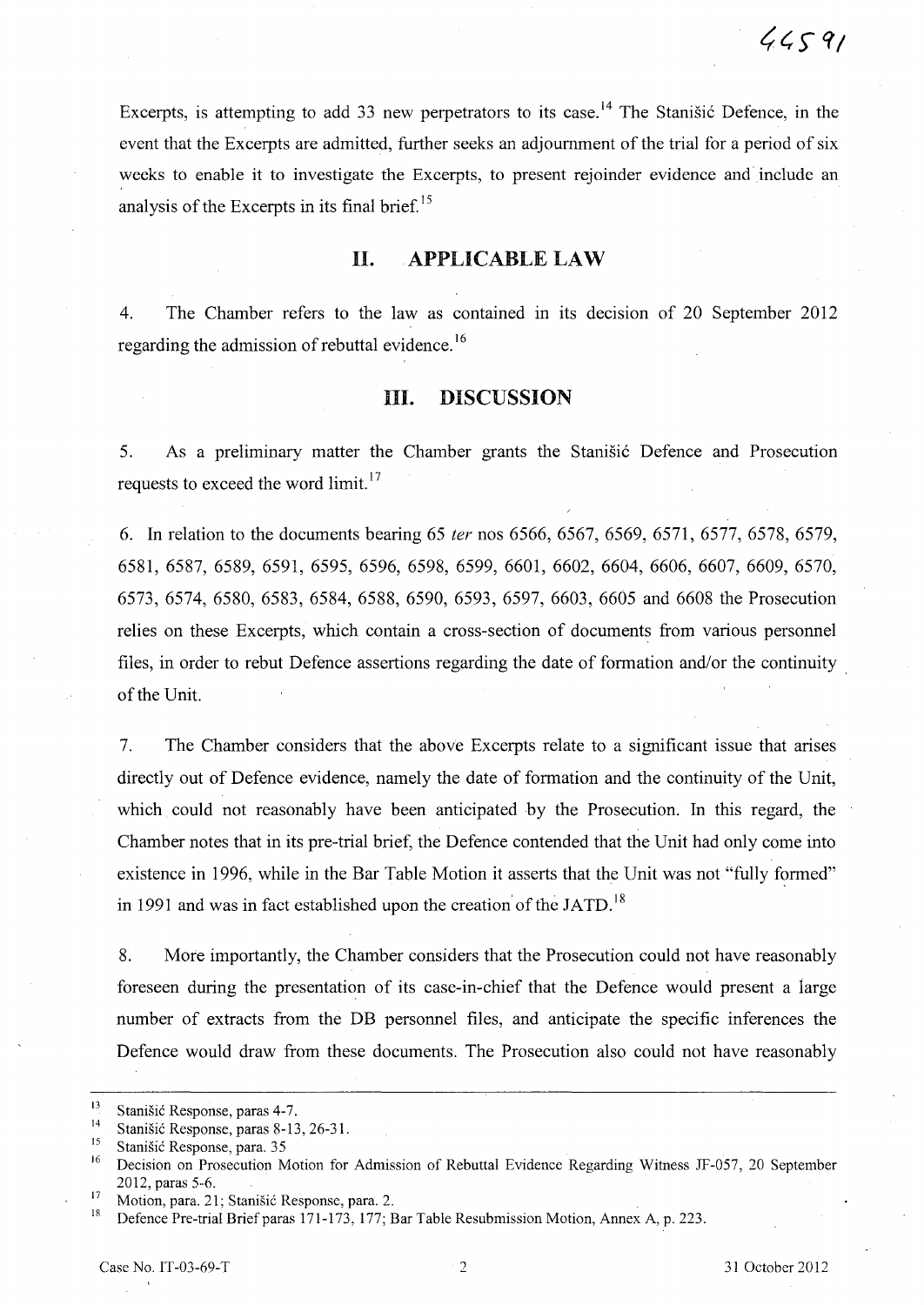foreseen the Defence submissions regarding negative inferences, in other words what the Defence would contend was relevant as a result of its absence from a particular document. The Chamber considers it reasonable that, in going through the collections of documents from which the Defence tendered a large number in order to show certain negative inferences, the Prosecution should be allowed to tender a limited amount of documents from these same collections to rebut the inferences made, provided that the Prosecution directly and very specifically indicates which evidence, led by the Defence during its case, it intends to rebut.

9. The Chamber also considers that each of the Excerpts is highly probative, thus fulfilling the rebuttal test. While a significant number of the Excerpts exceed 15 pages in length,  $19$  the Chamber considers the Prosecution has demonstrated with sufficient specificity where and how each of the documents fits into its case. The Excerpts will therefore be admitted into evidence.

10. The Chamber notes that in relation to some of the Excerpts, the Prosecution has made additional arguments in support of their admission.<sup>20</sup> However, considering that the Chamber has already dealt with the admission of the documents it does not consider it necessary to address these additional arguments.

11. Finally, the Stanisic Defence requests an adjournment of the trial for a period of six weeks in order to investigate the Excerpts, address them in its final brief and present rejoinder evidence.<sup>21</sup> The Chamber considers that, on the whole, it has not been provided with any adequate factual or legal basis for this request and consequently denies it.

<sup>&</sup>lt;sup>19</sup> Documents bearing Rule 65 ter nos 6567, 6569, 6574, 6577, 6578, 6579, 6583, 6588, 6589, 6590, 6591, 6593, 6595,6596,6597,6598,6599,6602,6603,6609.

<sup>&</sup>lt;sup>20</sup> For example: in relation to the documents bearing Rule 65 *ter* nos 6574 and 6588 the Prosecution contends that these excepts rebut the Defence assertion that Vuckovic commanded a unit that was not linked the accused or the Serbian DB, Motion, Annex A pp. 5-6, 11-12; in relation to documents bearing 65 Rule ter nos 6590, 6603 and 6604 the Prosecution suggests that these excerpts rebut the Defence assertion that there was no Serbian DB unit in Bratunac, Motion, Annex A, pp. 13-14, 21-22; in relation to the documents bearing Rule 65 ter nos 6584, 6588 and 6593, the Prosecution asserts that these excerpts rebut the Defence contentions that the Unit in Ilok was not a Serbian DB unit, Motion, Annex A, pp. 10-12, 15-16.

<sup>21</sup>  Stanisic Response, para. 35.